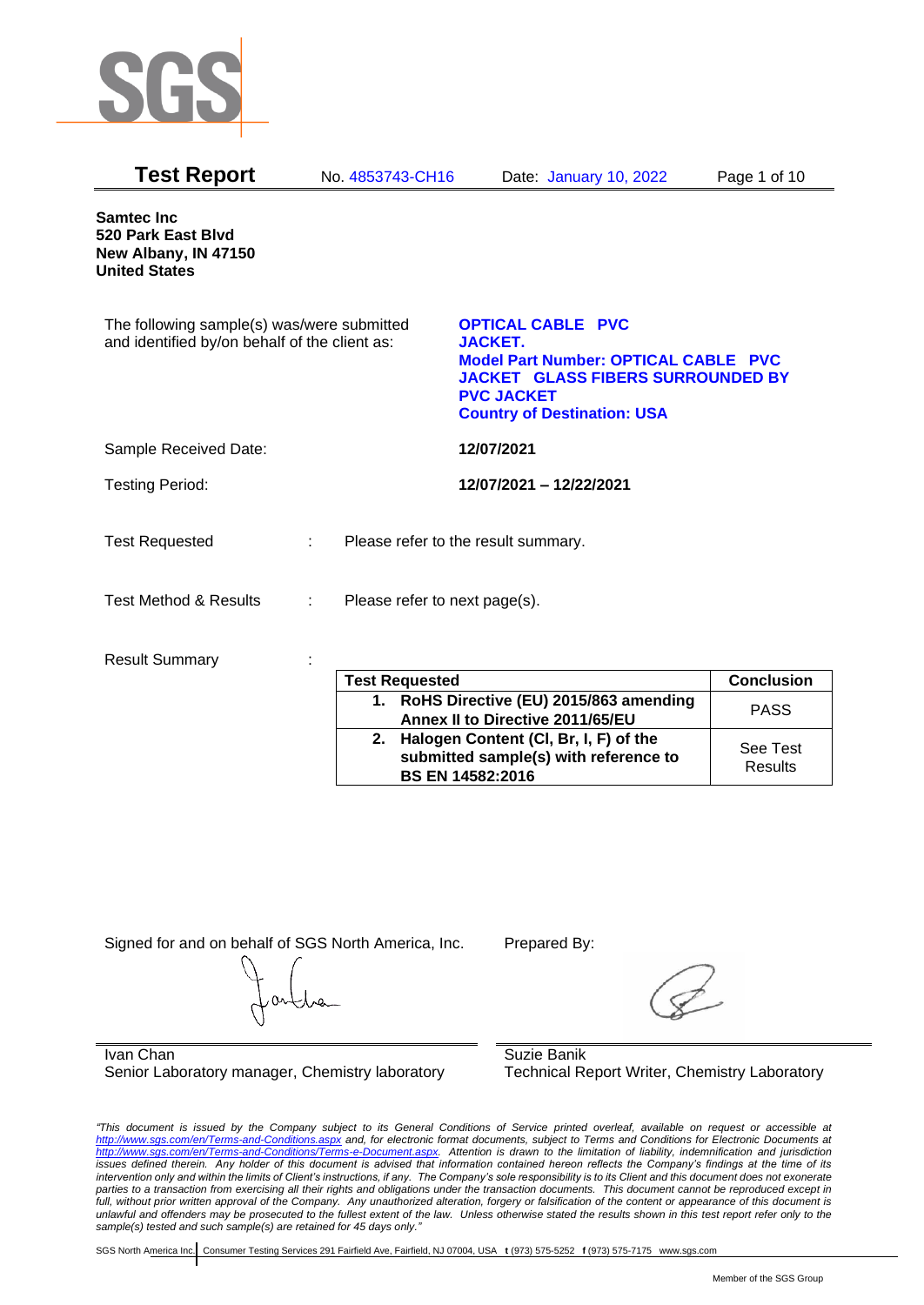

# **Test Report** No. 4853743-CH16 Date: January 10, 2022 Page 2 of 10

## **1. RoHS Directive (EU) 2015/863 amending Annex II to Directive 2011/65/EU.**

Testing was done at an SGS Affiliate Laboratory:

#### Test Part Description :

| Specimen<br>No. | <b>SGS Sample ID</b> | <b>Description</b>                                                      |
|-----------------|----------------------|-------------------------------------------------------------------------|
| $\sim$          |                      | HKT21-061819.042 Pale blue soft plastic w/ black printing - PVC jacket. |
|                 |                      | HKT21-061819.043 Blue glass fiber - Glass fiber.                        |

Remarks :

 $(1)$  1 mg/kg = 1 ppm = 0.0001%

- (2) MDL = Method Detection Limit
- $(3)$  ND = Not Detected  $($  < MDL)
- $(4)$  "-" = Not Regulated

#### **RoHS Directive (EU) 2015/863 amending Annex II to Directive 2011/65/EU.**

Test Method : With reference to IEC 62321-4:2013+A1:2017, IEC62321-5:2013, IEC62321-7-2:2017, IEC62321-6:2015 and IEC62321-8:2017, analyzed by ICP-OES, UV-Vis and GC-MS.

#### (Decision

Rule: please refer to appendix 1: Category 1).

| Limit                    | Unit   | MDL.                     | 042.      | 043. |
|--------------------------|--------|--------------------------|-----------|------|
| 100                      | mg/kg. | $\mathbf{2}$             | ND.       | ΝD   |
| 1,000                    | mg/kg. | $\overline{2}$           | <b>ND</b> | ΝD   |
| 1,000                    | mg/kg. | $\overline{c}$           | <b>ND</b> | ΝD   |
| 1,000                    | mg/kg. | 8                        | <b>ND</b> | ΝD   |
| 1,000                    | mg/kg. |                          | <b>ND</b> | ND.  |
|                          | mg/kg. | 5                        | <b>ND</b> | ND.  |
| $\overline{\phantom{a}}$ | mg/kg. | 5                        | <b>ND</b> | ND   |
| $\overline{\phantom{a}}$ | mg/kg. | 5                        | <b>ND</b> | ND.  |
| $\overline{\phantom{a}}$ | mg/kg. | 5                        | <b>ND</b> | ΝD   |
| $\overline{\phantom{a}}$ | mg/kg. | 5                        | <b>ND</b> | ND.  |
| $\overline{\phantom{a}}$ | mg/kg. | 5                        | <b>ND</b> | ΝD   |
| $\overline{\phantom{a}}$ | mg/kg. | 5                        | <b>ND</b> | ΝD   |
| $\overline{\phantom{a}}$ | mg/kg. | 5                        | <b>ND</b> | ΝD   |
| $\overline{\phantom{a}}$ | mg/kg. | 5                        | <b>ND</b> | ΝD   |
|                          | mg/kg. | 5                        | <b>ND</b> | ΝD   |
| 1,000                    | mg/kg. | $\overline{\phantom{a}}$ | <b>ND</b> | ΝD   |
|                          | mg/kg. | 5                        | <b>ND</b> | ΝD   |
|                          |        |                          |           |      |

*"This document is issued by the Company subject to its General Conditions of Service printed overleaf, available on request or accessible at <http://www.sgs.com/en/Terms-and-Conditions.aspx> and, for electronic format documents, subject to Terms and Conditions for Electronic Documents at [http://www.sgs.com/en/Terms-and-Conditions/Terms-e-Document.aspx.](http://www.sgs.com/en/Terms-and-Conditions/Terms-e-Document.aspx) Attention is drawn to the limitation of liability, indemnification and jurisdiction issues defined therein. Any holder of this document is advised that information contained hereon reflects the Company's findings at the time of its intervention only and within the limits of Client's instructions, if any. The Company's sole responsibility is to its Client and this document does not exonerate parties to a transaction from exercising all their rights and obligations under the transaction documents. This document cannot be reproduced except in full, without prior written approval of the Company. Any unauthorized alteration, forgery or falsification of the content or appearance of this document is unlawful and offenders may be prosecuted to the fullest extent of the law. Unless otherwise stated the results shown in this test report refer only to the sample(s) tested and such sample(s) are retained for 45 days only."*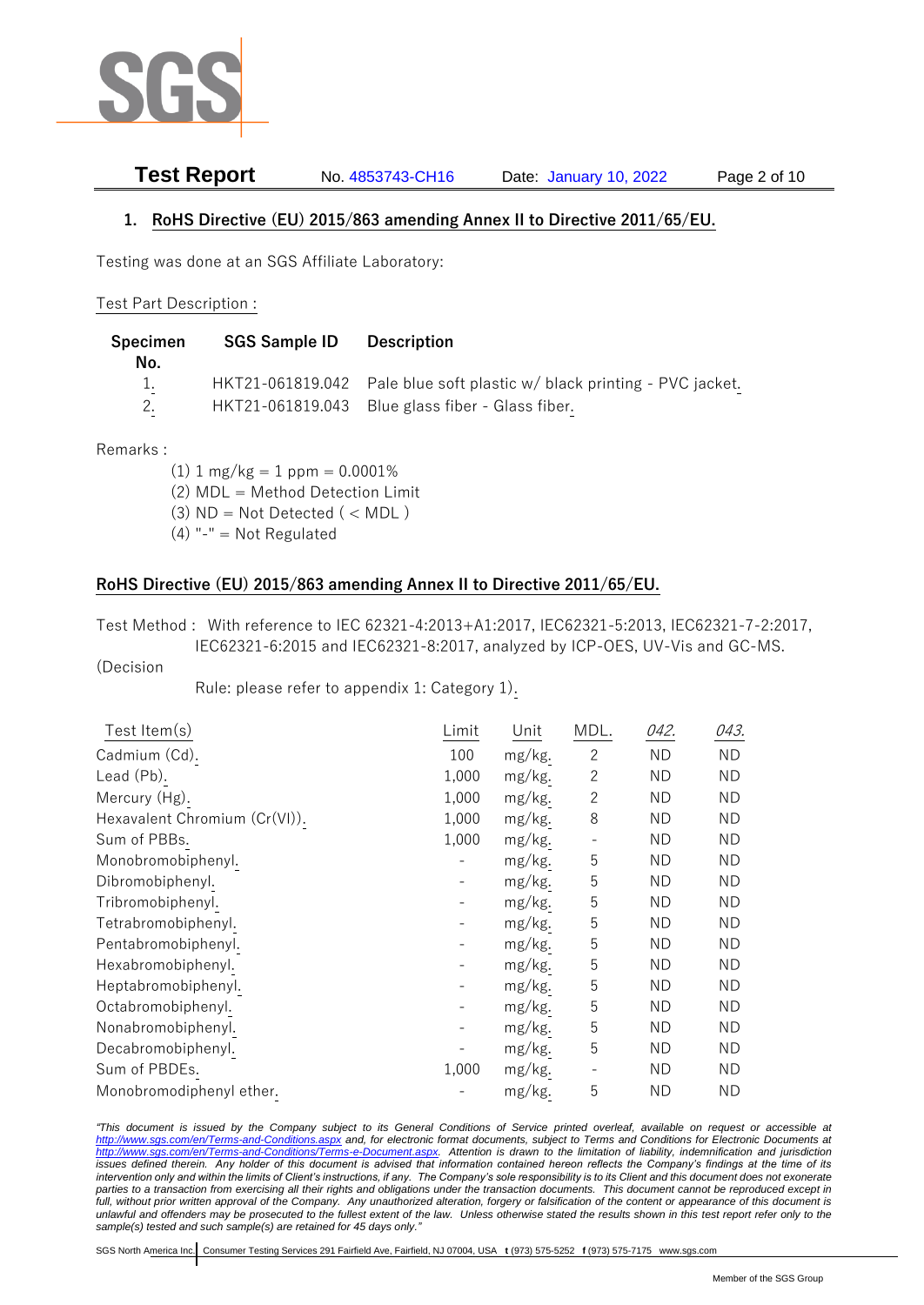

| <b>Test Report</b>        | No. 4853743-CH16         | Date: January 10, 2022 |   |    |    | Page 3 of 10 |  |
|---------------------------|--------------------------|------------------------|---|----|----|--------------|--|
|                           |                          |                        |   |    |    |              |  |
| Dibromodiphenyl ether.    | $\overline{\phantom{0}}$ | mg/kg.                 | C | ND | ND |              |  |
| Tribromodiphenyl ether.   | $\overline{\phantom{0}}$ | mg/kg.                 | b | ΝD | ΝD |              |  |
| Tetrabromodiphenyl ether. | $\overline{\phantom{0}}$ | mg/kg.                 | C | ΝD | ΝD |              |  |

*"This document is issued by the Company subject to its General Conditions of Service printed overleaf, available on request or accessible at <http://www.sgs.com/en/Terms-and-Conditions.aspx> and, for electronic format documents, subject to Terms and Conditions for Electronic Documents at [http://www.sgs.com/en/Terms-and-Conditions/Terms-e-Document.aspx.](http://www.sgs.com/en/Terms-and-Conditions/Terms-e-Document.aspx) Attention is drawn to the limitation of liability, indemnification and jurisdiction issues defined therein. Any holder of this document is advised that information contained hereon reflects the Company's findings at the time of its intervention only and within the limits of Client's instructions, if any. The Company's sole responsibility is to its Client and this document does not exonerate parties to a transaction from exercising all their rights and obligations under the transaction documents. This document cannot be reproduced except in full, without prior written approval of the Company. Any unauthorized alteration, forgery or falsification of the content or appearance of this document is unlawful and offenders may be prosecuted to the fullest extent of the law. Unless otherwise stated the results shown in this test report refer only to the sample(s) tested and such sample(s) are retained for 45 days only."*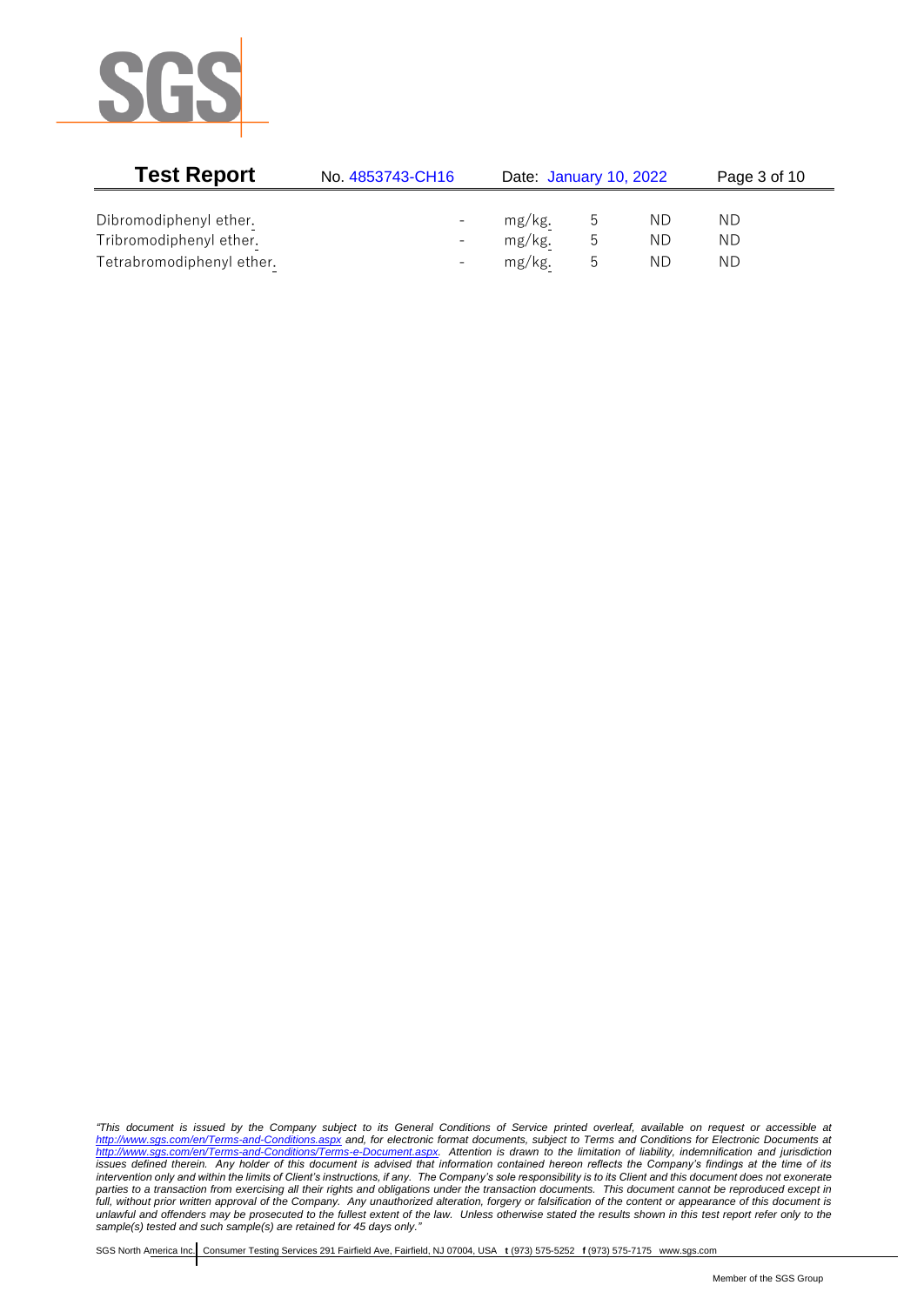

| <b>Test Report</b>                   | No. 4853743-CH16         | Date: January 10, 2022 |      |           | Page 4 of 10 |  |
|--------------------------------------|--------------------------|------------------------|------|-----------|--------------|--|
| Test Item $(s)$                      | Limit                    | Unit                   | MDL. | 042.      | 043.         |  |
| Pentabromodiphenyl ether.            |                          | mg/kg.                 | 5    | <b>ND</b> | <b>ND</b>    |  |
| Hexabromodiphenyl ether.             |                          | mg/kg.                 | 5    | <b>ND</b> | <b>ND</b>    |  |
| Heptabromodiphenyl ether.            | $\overline{\phantom{a}}$ | mg/kg.                 | 5    | ND.       | ND.          |  |
| Octabromodiphenyl ether.             | $\overline{\phantom{a}}$ | mg/kg.                 | 5    | ND.       | <b>ND</b>    |  |
| Nonabromodiphenyl ether.             | $\overline{\phantom{a}}$ | mg/kg.                 | 5    | ND.       | <b>ND</b>    |  |
| Decabromodiphenyl ether.             |                          | mg/kg.                 | 5    | <b>ND</b> | <b>ND</b>    |  |
| Dibutyl Phthalate (DBP).             | 1,000                    | mg/kg.                 | 50   | ΝD        | ND.          |  |
| Benzylbutyl Phthalate (BBP).         | 1,000                    | mg/kg.                 | 50   | ND.       | <b>ND</b>    |  |
| Bis-(2-ethylhexyl) Phthalate (DEHP). | 1,000                    | mg/kg.                 | 50   | ND.       | <b>ND</b>    |  |
| Diisobutyl Phthalate (DIBP).         | 1,000                    | mg/kg.                 | 50   | ΝD        | <b>ND</b>    |  |

Notes :

(1) The maximum permissible limit is quoted from RoHS Directive (EU) 2015/863. IEC 62321 series is equivalent to EN 62321 series http://www.cenelec.eu/dyn/www/f?p=104:30:1742232870351101::::FSP\_ORG\_ID,FSP\_LANG\_

## ID:

1258637,25.

## **2. Halogen.**

Test Method : With reference to EN 14582:2016, analysis was performed by IC..

| Test Item $(s)$ | ∟imit                    | Unit   | MDL. | 042.   | 043. |
|-----------------|--------------------------|--------|------|--------|------|
| Fluorine (F).   | $\overline{\phantom{a}}$ | mg/kg. | 50   | ND     | ND.  |
| Chlorine (CI).  | $\overline{\phantom{a}}$ | mg/kg. | 50   | 200000 | ND.  |
| Bromine (Br).   | $\overline{\phantom{a}}$ | mg/kg. | 50   | 9200   | ND.  |
| Iodine (I).     | $\overline{\phantom{a}}$ | mg/kg. | 50   | ND.    | ND.  |
|                 |                          |        |      |        |      |

#### Notes :

(1) The measurement report of the expanded uncertainty with confident level 95% by coverage

factor

k=2, is 20% for each analyte of Fluorine, Chlorine, Bromine and Iodine..

*<sup>&</sup>quot;This document is issued by the Company subject to its General Conditions of Service printed overleaf, available on request or accessible at <http://www.sgs.com/en/Terms-and-Conditions.aspx> and, for electronic format documents, subject to Terms and Conditions for Electronic Documents at [http://www.sgs.com/en/Terms-and-Conditions/Terms-e-Document.aspx.](http://www.sgs.com/en/Terms-and-Conditions/Terms-e-Document.aspx) Attention is drawn to the limitation of liability, indemnification and jurisdiction issues defined therein. Any holder of this document is advised that information contained hereon reflects the Company's findings at the time of its intervention only and within the limits of Client's instructions, if any. The Company's sole responsibility is to its Client and this document does not exonerate parties to a transaction from exercising all their rights and obligations under the transaction documents. This document cannot be reproduced except in full, without prior written approval of the Company. Any unauthorized alteration, forgery or falsification of the content or appearance of this document is unlawful and offenders may be prosecuted to the fullest extent of the law. Unless otherwise stated the results shown in this test report refer only to the sample(s) tested and such sample(s) are retained for 45 days only."*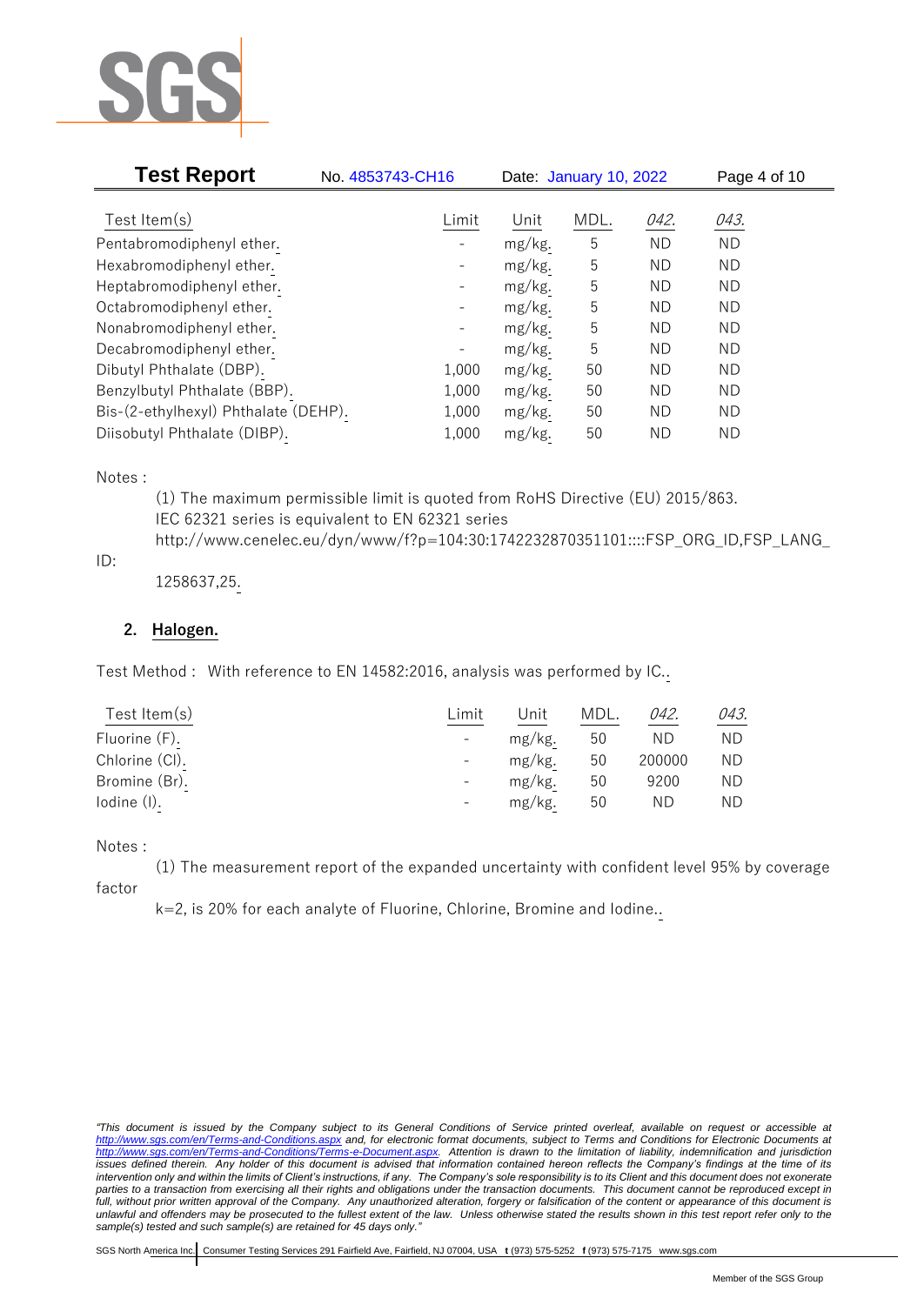

**Test Report** No. 4853743-CH16 Date: January 10, 2022 Page 5 of 10

#### Appendix 1

| Category       | Decision Rule Statement                                                                                                                                                                                                                                                                                                                                                                                                                                                                                                                                                                                                                                                                                                                                                                                                                                                                                                                                                                                                                                                                                                                                                                                                                                                                                                                                                                                                                                                                                           |
|----------------|-------------------------------------------------------------------------------------------------------------------------------------------------------------------------------------------------------------------------------------------------------------------------------------------------------------------------------------------------------------------------------------------------------------------------------------------------------------------------------------------------------------------------------------------------------------------------------------------------------------------------------------------------------------------------------------------------------------------------------------------------------------------------------------------------------------------------------------------------------------------------------------------------------------------------------------------------------------------------------------------------------------------------------------------------------------------------------------------------------------------------------------------------------------------------------------------------------------------------------------------------------------------------------------------------------------------------------------------------------------------------------------------------------------------------------------------------------------------------------------------------------------------|
| $\overline{1}$ | The decision rule for conformity reporting is based on the non-binary statement with quard band (is<br>equal to the expanded measurement uncertainty with a 95% coverage probability, w = U95) in<br>ILAC-G8:09/2019 Clause 4.2.3.<br>"Pass - the measured value is within (or below / above) the acceptance limit, where the<br>А.<br>acceptance limit is below / above to the quard band." or "Pass - The measured values were<br>observed in tolerance at the points tested. The specific false accept risk is up to 2.5%.".<br>B.<br>"Conditional Pass - The measured values were observed in tolerance at the points tested.<br>However, a portion of the expanded measurement uncertainty intervals about one or more<br>measured values exceeded / out of tolerance. When the measured result is close to the<br>tolerance, the specific false accept risk is up to 50%."<br>C.<br>"Conditional Fail - One or more measured values were observed out of tolerance at the<br>points tested. However, a portion of the expanded measurement uncertainty intervals about<br>one or more measured values were in tolerance. When the measured result is close to the<br>tolerance, the specific false reject risk is up to 50%.".<br>"Fail - the measured value is out of (or below / above) the tolerance limit added / subtracted<br>D.<br>to the quard band." or "Fail - One or more measured values were observed out of tolerance<br>at the points tested". The specific false reject risk is up to 2.5%. |
| $\overline{2}$ | The decision rule for conformity reporting is based on BS EN 1811:2011+A1:2015: Reference test<br>method for release of nickel from all post assemblies which are inserted into pierced parts of the<br>human body and articles intended to come into direct and prolonged contact with the skin in<br>Section 9.2 interpretation of results.                                                                                                                                                                                                                                                                                                                                                                                                                                                                                                                                                                                                                                                                                                                                                                                                                                                                                                                                                                                                                                                                                                                                                                     |
| $\overline{3}$ | The decision rule for conformity reporting is based on the general consideration of simple<br>acceptance as stated in ISO/IEC Guide 98-3: "Uncertainty of measurement - Part 3: Guide to the<br>expression of uncertainty in measurement (GUM 1995)", and more specifically for analytical<br>measurements to the EURACHEM/CITAC Guide 2012 "Quantifying Uncertainty in Analytical<br>Measurement *                                                                                                                                                                                                                                                                                                                                                                                                                                                                                                                                                                                                                                                                                                                                                                                                                                                                                                                                                                                                                                                                                                               |
| 4              | The decision rule for conformity reporting is according to the IEC 62321-7-1 Edition 1.0 2015-09<br>Section 7: Table 1-(comparison to standard and interpretation of result)                                                                                                                                                                                                                                                                                                                                                                                                                                                                                                                                                                                                                                                                                                                                                                                                                                                                                                                                                                                                                                                                                                                                                                                                                                                                                                                                      |
| $\overline{5}$ | The decision rule for conformity reporting is according to the IEC 62321-3-1 Edition 1.0 2013-06<br>Annex A.3 interpretation of result.                                                                                                                                                                                                                                                                                                                                                                                                                                                                                                                                                                                                                                                                                                                                                                                                                                                                                                                                                                                                                                                                                                                                                                                                                                                                                                                                                                           |
| 6              | The decision rule for conformity reporting is according to the GB/T 26125-2011 Annex A to H                                                                                                                                                                                                                                                                                                                                                                                                                                                                                                                                                                                                                                                                                                                                                                                                                                                                                                                                                                                                                                                                                                                                                                                                                                                                                                                                                                                                                       |
| 7              | The decision rule for conformity reporting is according to the requested specification or standard<br>(ASTM F963-17 section 4.3.5)                                                                                                                                                                                                                                                                                                                                                                                                                                                                                                                                                                                                                                                                                                                                                                                                                                                                                                                                                                                                                                                                                                                                                                                                                                                                                                                                                                                |
| $\overline{8}$ | The decision rule for conformity reporting is according to the requested specification or standard<br>(AS/NZS ISO 8124 Part 3 section 4.2)                                                                                                                                                                                                                                                                                                                                                                                                                                                                                                                                                                                                                                                                                                                                                                                                                                                                                                                                                                                                                                                                                                                                                                                                                                                                                                                                                                        |
|                | If the decision rule is not feasible to be used and the uncertainty of the result is able to be provided,<br>Remark the uncertainty range of the result will be shown in the report. Otherwise, only result will be shown<br>in the report.                                                                                                                                                                                                                                                                                                                                                                                                                                                                                                                                                                                                                                                                                                                                                                                                                                                                                                                                                                                                                                                                                                                                                                                                                                                                       |

*"This document is issued by the Company subject to its General Conditions of Service printed overleaf, available on request or accessible at <http://www.sgs.com/en/Terms-and-Conditions.aspx> and, for electronic format documents, subject to Terms and Conditions for Electronic Documents at [http://www.sgs.com/en/Terms-and-Conditions/Terms-e-Document.aspx.](http://www.sgs.com/en/Terms-and-Conditions/Terms-e-Document.aspx) Attention is drawn to the limitation of liability, indemnification and jurisdiction issues defined therein. Any holder of this document is advised that information contained hereon reflects the Company's findings at the time of its intervention only and within the limits of Client's instructions, if any. The Company's sole responsibility is to its Client and this document does not exonerate parties to a transaction from exercising all their rights and obligations under the transaction documents. This document cannot be reproduced except in full, without prior written approval of the Company. Any unauthorized alteration, forgery or falsification of the content or appearance of this document is unlawful and offenders may be prosecuted to the fullest extent of the law. Unless otherwise stated the results shown in this test report refer only to the sample(s) tested and such sample(s) are retained for 45 days only."*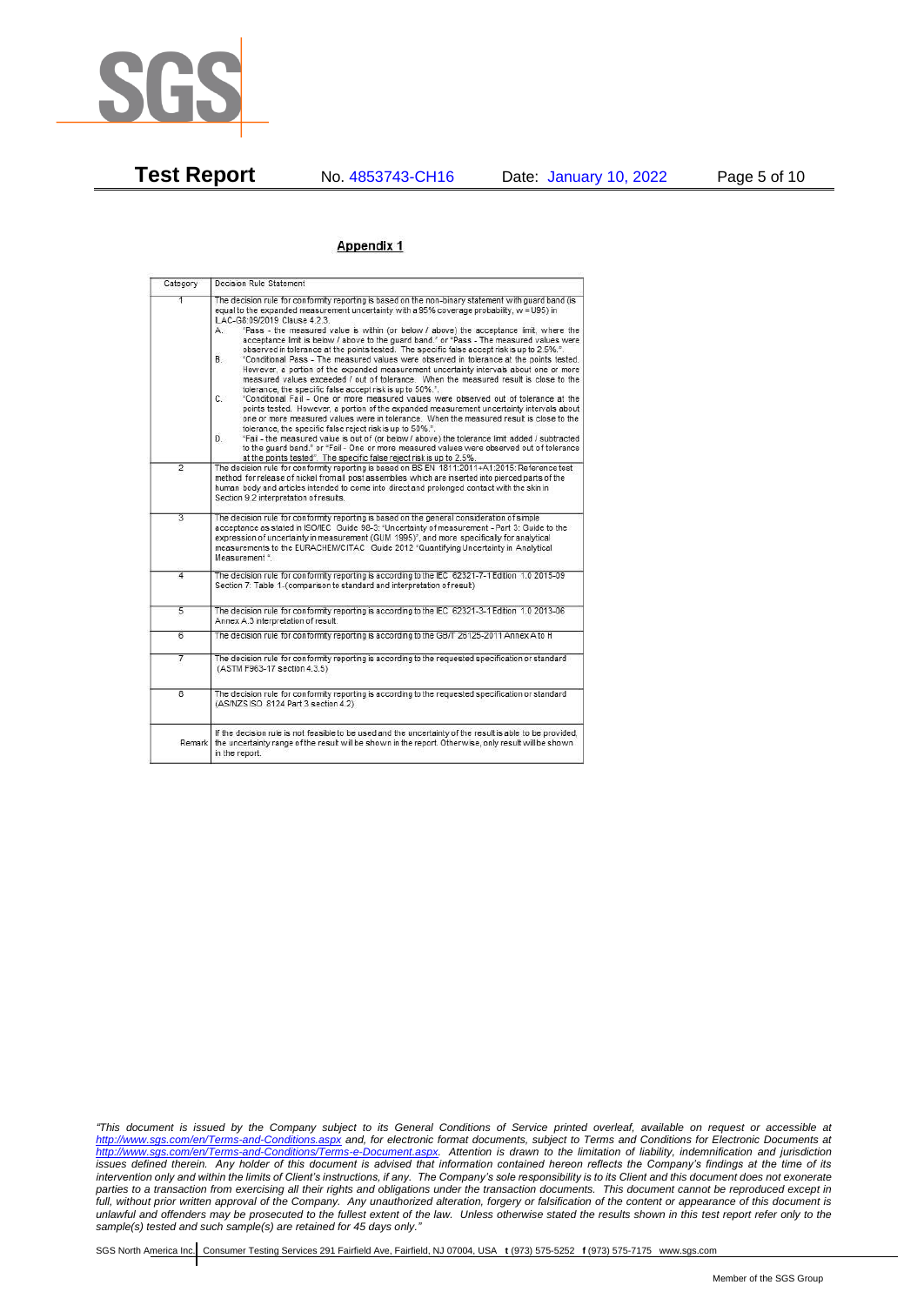

| <b>Test Report</b> | No. 4853743-CH16 | Date: January 10, 2022 | Page 6 of 10 |
|--------------------|------------------|------------------------|--------------|
|--------------------|------------------|------------------------|--------------|

Flowchart:



Note : 1) Boiling water test method was also performed for the analysis of Cr (VI) in metal sample. 2) The polymeric samples were dissolved totally by pre-conditioning method according to above flow chat for Cd, Pb and Hg contents analysis

| Operator:      | Chiu Kan Yuen/ Tang Koon Pang (Acid digestion) |
|----------------|------------------------------------------------|
|                | Chiu Kan Yuen (Dry Ashing)                     |
|                | Nick Liu (Hexavalent Chromium)                 |
|                | Kent Wan (PBBs and PBDEs)                      |
| Section Chief: | Chan Chun Kit, Dickson                         |

*"This document is issued by the Company subject to its General Conditions of Service printed overleaf, available on request or accessible at <http://www.sgs.com/en/Terms-and-Conditions.aspx> and, for electronic format documents, subject to Terms and Conditions for Electronic Documents at [http://www.sgs.com/en/Terms-and-Conditions/Terms-e-Document.aspx.](http://www.sgs.com/en/Terms-and-Conditions/Terms-e-Document.aspx) Attention is drawn to the limitation of liability, indemnification and jurisdiction issues defined therein. Any holder of this document is advised that information contained hereon reflects the Company's findings at the time of its intervention only and within the limits of Client's instructions, if any. The Company's sole responsibility is to its Client and this document does not exonerate parties to a transaction from exercising all their rights and obligations under the transaction documents. This document cannot be reproduced except in full, without prior written approval of the Company. Any unauthorized alteration, forgery or falsification of the content or appearance of this document is unlawful and offenders may be prosecuted to the fullest extent of the law. Unless otherwise stated the results shown in this test report refer only to the sample(s) tested and such sample(s) are retained for 45 days only."*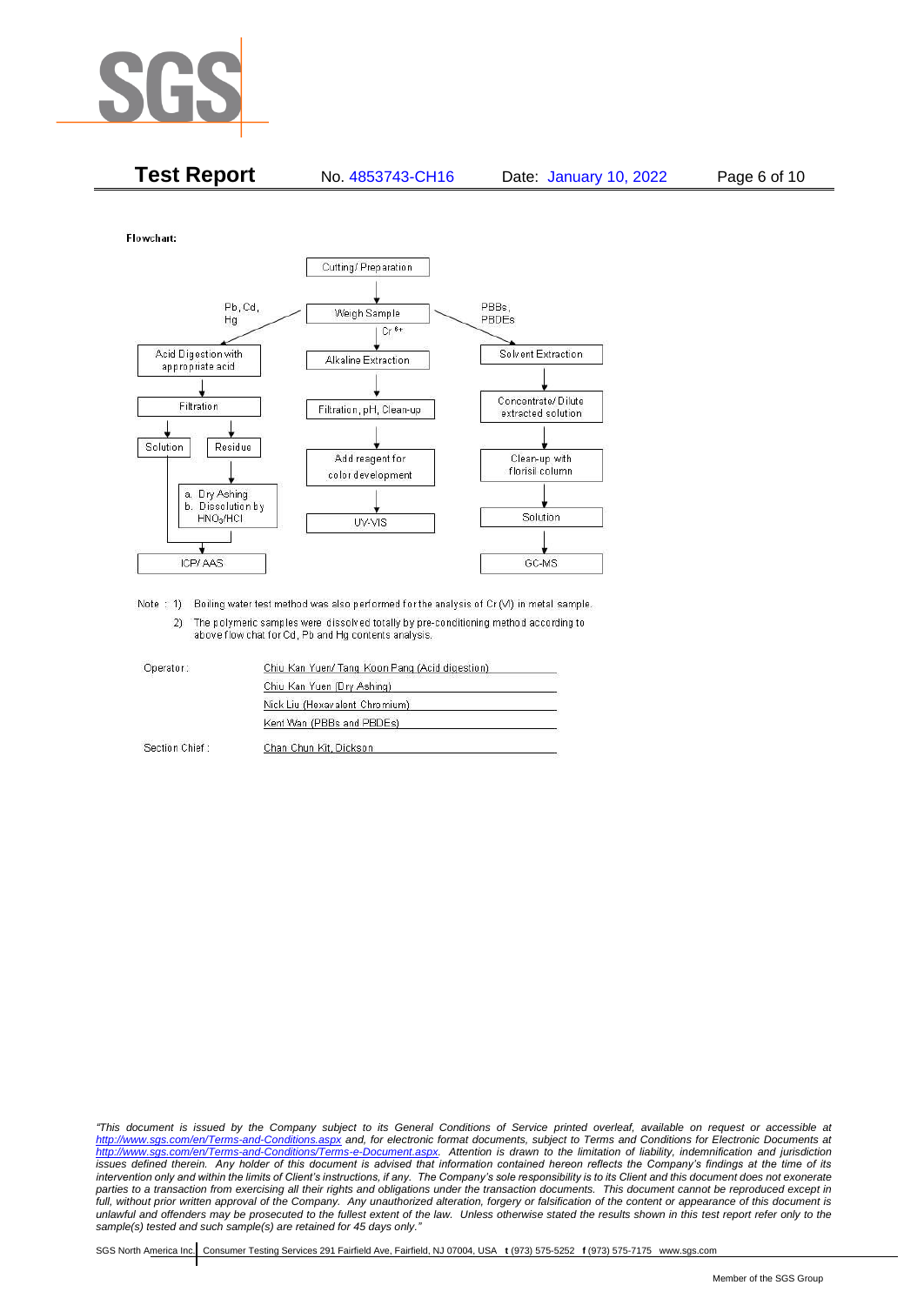

# **Test Report** No. 4853743-CH16 Date: January 10, 2022 Page 7 of 10

#### **Flowchart for Phthalates measurement**

Method: IEC 62321-8:2017



Tested by Checked by Lumpy Lee

Edmund Kwan

*"This document is issued by the Company subject to its General Conditions of Service printed overleaf, available on request or accessible at <http://www.sgs.com/en/Terms-and-Conditions.aspx> and, for electronic format documents, subject to Terms and Conditions for Electronic Documents at [http://www.sgs.com/en/Terms-and-Conditions/Terms-e-Document.aspx.](http://www.sgs.com/en/Terms-and-Conditions/Terms-e-Document.aspx) Attention is drawn to the limitation of liability, indemnification and jurisdiction issues defined therein. Any holder of this document is advised that information contained hereon reflects the Company's findings at the time of its intervention only and within the limits of Client's instructions, if any. The Company's sole responsibility is to its Client and this document does not exonerate*  parties to a transaction from exercising all their rights and obligations under the transaction documents. This document cannot be reproduced except in *full, without prior written approval of the Company. Any unauthorized alteration, forgery or falsification of the content or appearance of this document is unlawful and offenders may be prosecuted to the fullest extent of the law. Unless otherwise stated the results shown in this test report refer only to the sample(s) tested and such sample(s) are retained for 45 days only."*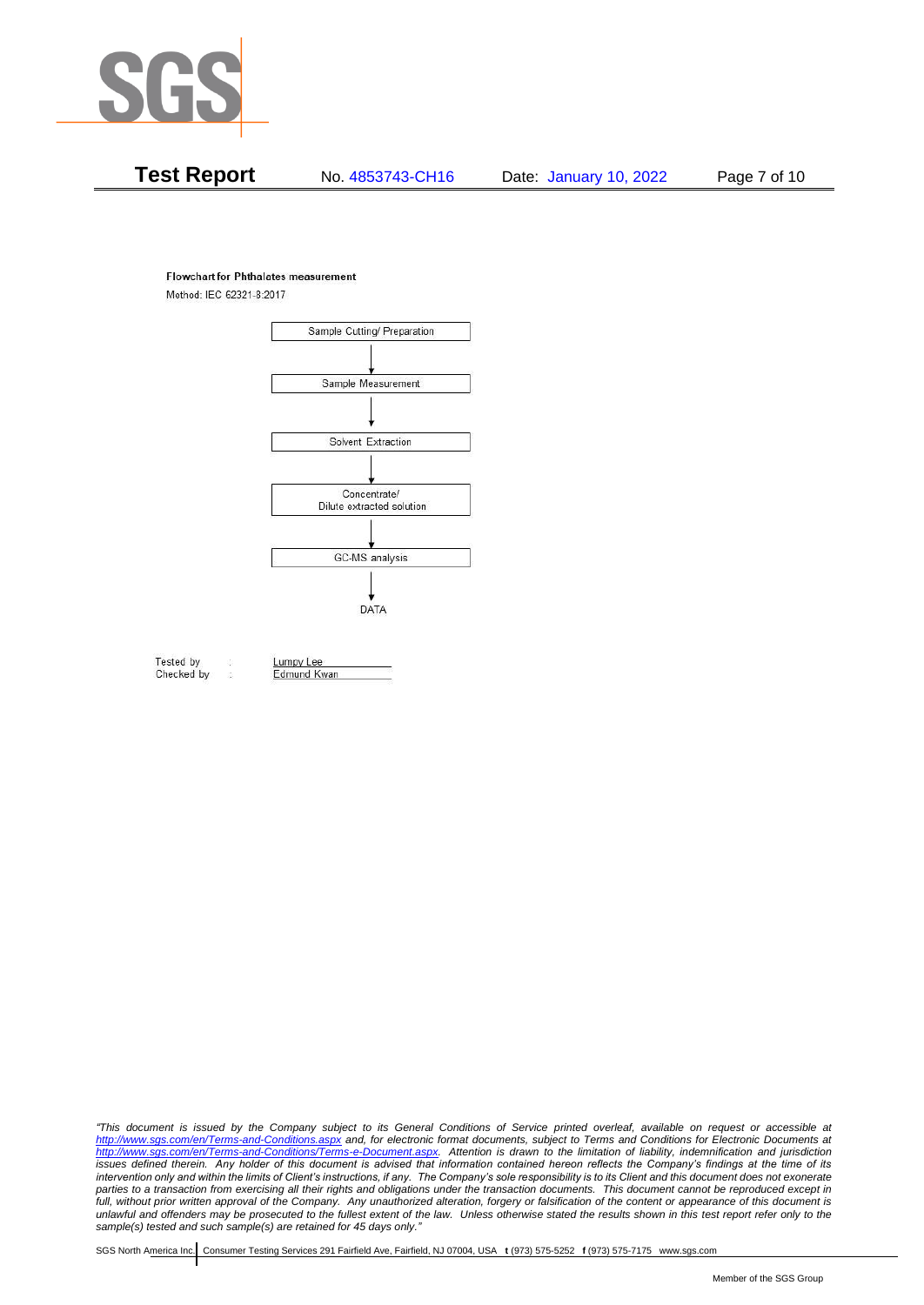

# **Test Report** No. 4853743-CH16 Date: January 10, 2022 Page 8 of 10

#### **Flowchart for Halogen Free Test**

Method: BS EN14582:2016



Operator: Supervisor: Tang Ying Sam Chan Chun Kit (Dickson)

*"This document is issued by the Company subject to its General Conditions of Service printed overleaf, available on request or accessible at <http://www.sgs.com/en/Terms-and-Conditions.aspx> and, for electronic format documents, subject to Terms and Conditions for Electronic Documents at [http://www.sgs.com/en/Terms-and-Conditions/Terms-e-Document.aspx.](http://www.sgs.com/en/Terms-and-Conditions/Terms-e-Document.aspx) Attention is drawn to the limitation of liability, indemnification and jurisdiction issues defined therein. Any holder of this document is advised that information contained hereon reflects the Company's findings at the time of its intervention only and within the limits of Client's instructions, if any. The Company's sole responsibility is to its Client and this document does not exonerate parties to a transaction from exercising all their rights and obligations under the transaction documents. This document cannot be reproduced except in full, without prior written approval of the Company. Any unauthorized alteration, forgery or falsification of the content or appearance of this document is unlawful and offenders may be prosecuted to the fullest extent of the law. Unless otherwise stated the results shown in this test report refer only to the sample(s) tested and such sample(s) are retained for 45 days only."*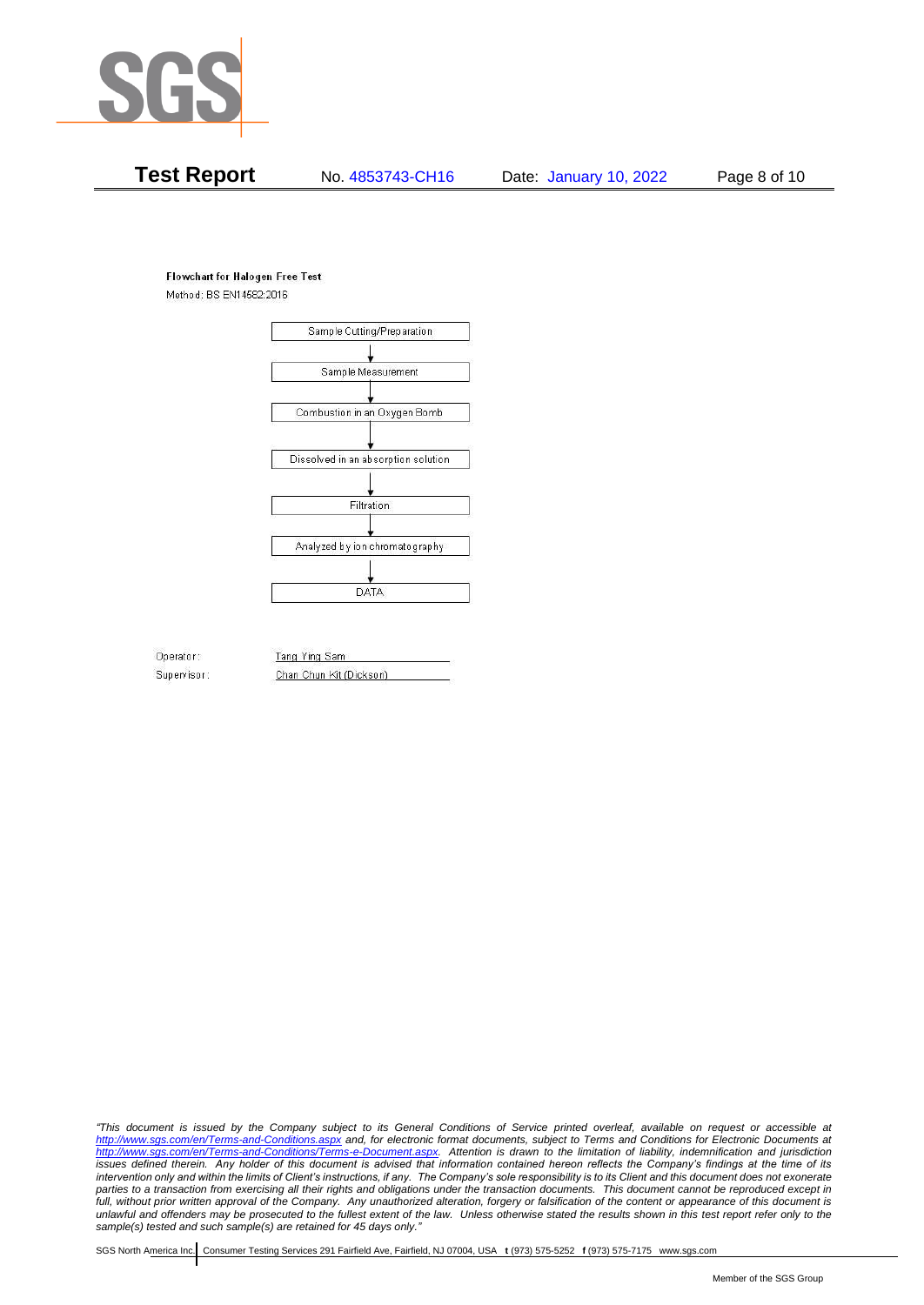

# **Test Report** No. 4853743-CH16 Date: January 10, 2022 Page 9 of 10

Sample photo:

Photo was taken at an SGS Affiliate Laboratory:





.

*"This document is issued by the Company subject to its General Conditions of Service printed overleaf, available on request or accessible at <http://www.sgs.com/en/Terms-and-Conditions.aspx> and, for electronic format documents, subject to Terms and Conditions for Electronic Documents at [http://www.sgs.com/en/Terms-and-Conditions/Terms-e-Document.aspx.](http://www.sgs.com/en/Terms-and-Conditions/Terms-e-Document.aspx) Attention is drawn to the limitation of liability, indemnification and jurisdiction issues defined therein. Any holder of this document is advised that information contained hereon reflects the Company's findings at the time of its intervention only and within the limits of Client's instructions, if any. The Company's sole responsibility is to its Client and this document does not exonerate*  parties to a transaction from exercising all their rights and obligations under the transaction documents. This document cannot be reproduced except in *full, without prior written approval of the Company. Any unauthorized alteration, forgery or falsification of the content or appearance of this document is unlawful and offenders may be prosecuted to the fullest extent of the law. Unless otherwise stated the results shown in this test report refer only to the sample(s) tested and such sample(s) are retained for 45 days only."* 

.